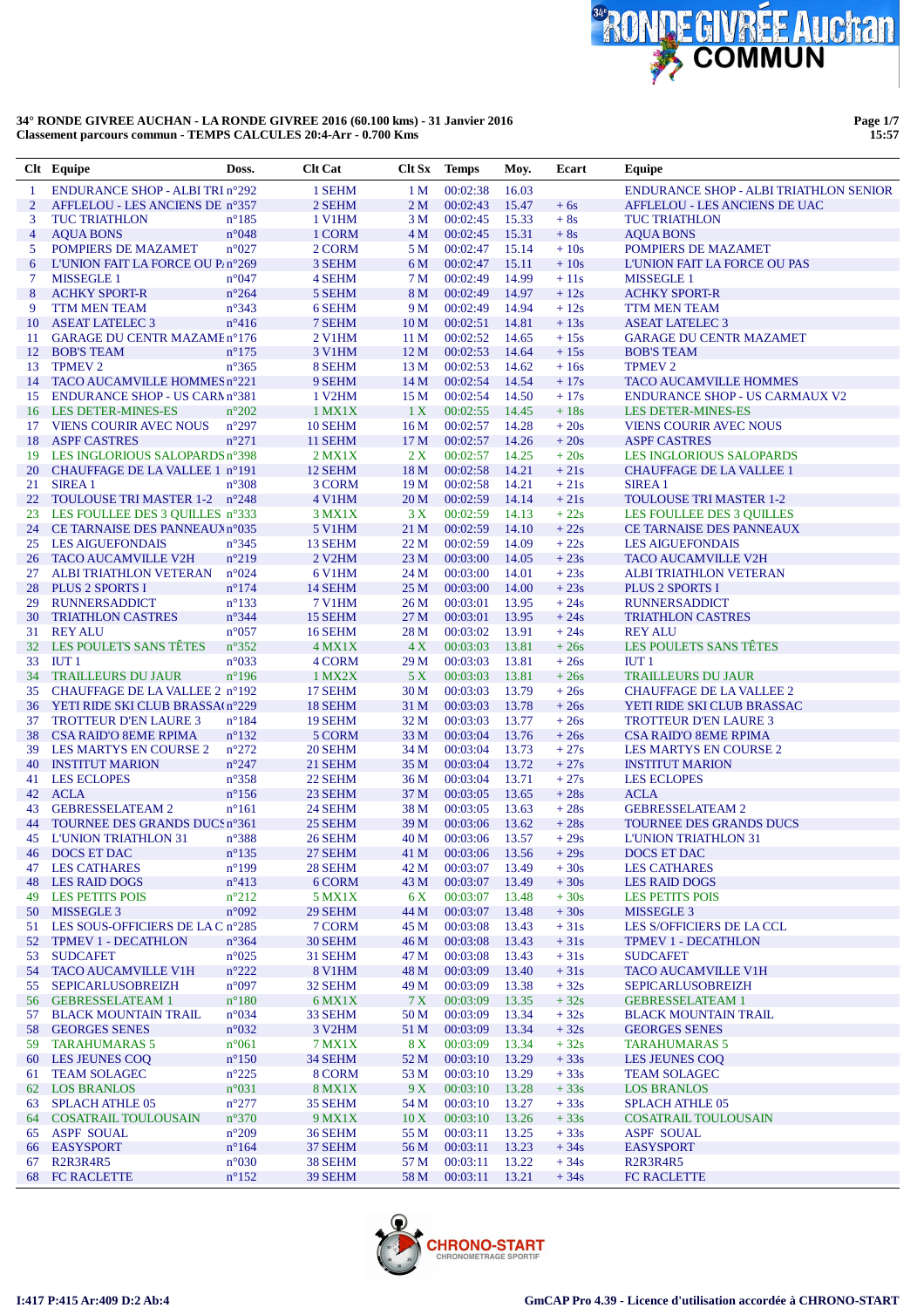

|          | Clt Equipe                                                  | Doss.                            | <b>Clt Cat</b>         | Clt Sx           | <b>Temps</b>         | Moy.           | Ecart            | Equipe                                                      |
|----------|-------------------------------------------------------------|----------------------------------|------------------------|------------------|----------------------|----------------|------------------|-------------------------------------------------------------|
| 69       | LE 8 AU CONTACT                                             | $n^{\circ}286$                   | 9 CORM                 | 59 M             | 00:03:12             | 13.19          | $+34s$           | LE 8 AU CONTACT                                             |
| 70       | <b>SIDV CASTRES</b>                                         | $n^{\circ}405$                   | 40 SEHM                | 60 M             | 00:03:12             | 13.17          | $+35s$           | <b>SIDV CASTRES</b>                                         |
| 71       | <b>RUN IMMOBILIER</b>                                       | $n^{\circ}268$                   | 41 SEHM                | 61 M             | 00:03:13             | 13.09          | $+36s$           | <b>RUN IMMOBILIER</b>                                       |
| 72       | <b>LES BAD-RUNNERS</b>                                      | n°089                            | 42 SEHM                | 62 M             | 00:03:13             | 13.08          | $+36s$           | <b>LES BAD-RUNNERS</b>                                      |
| 73       | <b>3 GARS 1 FILLE</b>                                       | $n^{\circ}198$                   | 10 MX1X                | 11 X             | 00:03:13             | 13.07          | $+36s$           | <b>3 GARS 1 FILLE</b>                                       |
| 74       | <b>ROQUECOURBE FC</b>                                       | $n^{\circ}088$                   | 43 SEHM                | 63 M             | 00:03:14             | 13.05          | $+36s$           | <b>ROQUECOURBE FC</b>                                       |
| 75       | LES LIEVRES DE CASTELSARI n°149                             |                                  | 11 MX1X                | 12 X             | 00:03:14             | 13.03          | $+37s$           | LES LIEVRES DE CASTELSARRASIN                               |
| 76       | <b>LES ARIEGEOIS</b>                                        | $n^{\circ}280$                   | 9 V1HM                 | 64 M             | 00:03:14             | 13.02          | $+37s$           | <b>LES ARIEGEOIS</b>                                        |
| 77       | <b>LES LAPINS CRETINS</b>                                   | $n^{\circ}081$                   | 44 SEHM                | 65 M             | 00:03:15             | 12.97          | $+38s$           | <b>LES LAPINS CRETINS</b>                                   |
| 78       | <b>FOULEES DU SOU 1</b>                                     | $n^{\circ}374$                   | 45 SEHM                | 66 M             | 00:03:15             | 12.96          | $+38s$           | <b>FOULEES DU SOU 1</b>                                     |
| 79       | LES MARTYS EN COURSE                                        | $n^{\circ}007$                   | 46 SEHM                | 67 M             | 00:03:15             | 12.95          | $+38s$           | <b>LES MARTYS EN COURSE</b>                                 |
| 80       | <b>LES DECAPSULES 4</b>                                     | $n^{\circ}318$                   | <b>10 V1HM</b>         | 68 M             | 00:03:15             | 12.95          | $+38s$           | <b>LES DECAPSULES 4</b>                                     |
| 81<br>82 | <b>SCIERIE DU SOMAIL</b><br>LES GENS BONS SANS OS DE In°329 | $n^{\circ}023$                   | 12 MX1X<br>$2$ MX $2X$ | 13X<br>14X       | 00:03:15<br>00:03:15 | 12.95<br>12.94 | $+38s$           | <b>SCIERIE DU SOMAIL</b>                                    |
| 83       | <b>FOULEES DU SOU 2</b>                                     | $n^{\circ}359$                   | 13 MX1X                | 15X              | 00:03:15             | 12.93          | $+38s$<br>$+38s$ | LES GENS BONS SANS OS DE LACAUNE<br><b>FOULEES DU SOU 2</b> |
| 84       | <b>ASEAT LATELEC 1</b>                                      | $n^{\circ}217$                   | 47 SEHM                | 69 M             | 00:03:15             | 12.92          | $+38s$           | <b>ASEAT LATELEC 1</b>                                      |
| 85       | <b>FRAYSSINET SAS</b>                                       | $n^{\circ}028$                   | 14 MX1X                | 16X              | 00:03:16             | 12.90          | $+39s$           | <b>FRAYSSINET SAS</b>                                       |
| 86       | CGS <sub>2</sub>                                            | $n^{\circ}215$                   | 48 SEHM                | 70 M             | 00:03:16             | 12.89          | $+39s$           | CGS <sub>2</sub>                                            |
| 87       | LES DRAGIBUS DU SIDOBRE n°146                               |                                  | 49 SEHM                | 71 M             | 00:03:17             | 12.85          | $+39s$           | LES DRAGIBUS DU SIDOBRE                                     |
| 88       | <b>FOSSILE JEUN'S</b>                                       | $n^{\circ}227$                   | 50 SEHM                | 72 M             | 00:03:17             | 12.83          | $+40s$           | <b>FOSSILE JEUN'S</b>                                       |
| 89       | ATHLE 632 - EQUIPE 1                                        | $n^{\circ}320$                   | 51 SEHM                | 73 M             | 00:03:17             | 12.82          | $+40s$           | ATHLE 632 - EQUIPE 1                                        |
| 90       | <b>TEAM CAPOU</b>                                           | n°091                            | 52 SEHM                | 74 M             | 00:03:17             | 12.81          | $+40s$           | <b>TEAM CAPOU</b>                                           |
| 91       | TOUT FAIRE MATERIAUX ALB n°155                              |                                  | 53 SEHM                | 75 M             | 00:03:17             | 12.80          | $+40s$           | <b>TOUT FAIRE MATERIAUX ALBAN</b>                           |
| 92       | <b>LES 4 GARS LACTIQUES</b>                                 | $n^{\circ}299$                   | <b>11 V1HM</b>         | 76 M             | 00:03:18             | 12.79          | $+40s$           | <b>LES 4 GARS LACTIQUES</b>                                 |
| 93       | <b>JYLIA</b>                                                | $n^{\circ}267$                   | 15 MX1X                | 17 <sub>X</sub>  | 00:03:18             | 12.79          | $+40s$           | <b>JYLIA</b>                                                |
| 94       | <b>LES CAMMAZOLS</b>                                        | $n^{\circ}335$                   | 54 SEHM                | 77 M             | 00:03:18             | 12.78          | $+40s$           | <b>LES CAMMAZOLS</b>                                        |
| 95       | <b>LOS MANJO POUSCO</b>                                     | $n^{\circ}169$                   | <b>12 V1HM</b>         | 78 M             | 00:03:18             | 12.74          | $+41s$           | <b>LOS MANJO POUSCO</b>                                     |
| 96       | <b>LES TONTONS COUREURS</b>                                 | $n^{\circ}401$                   | 13 V1HM                | 79 M             | 00:03:18             | 12.73          | $+41s$           | <b>LES TONTONS COUREURS</b>                                 |
| 97       | LES GIVRES DU LAC                                           | $n^{\circ}003$                   | 14 V1HM                | 80 M             | 00:03:19             | 12.71          | $+42s$           | LES GIVRES DU LAC                                           |
| 98       | LES MONITEURS DU COMPLE n°233                               |                                  | 10 CORM                | 81 M             | 00:03:19             | 12.69          | $+42s$           | LES MONITEURS DU COMPLEXE DE BRACONNAC                      |
| 99       | <b>TCPC</b>                                                 | $n^{\circ}379$                   | 55 SEHM                | 82 M             | 00:03:21             | 12.59          | $+43s$           | <b>TCPC</b>                                                 |
|          | 100 LES TCHOUSSSS                                           | $n^{\circ}002$                   | 3 MX2X                 | 18 X             | 00:03:21             | 12.59          | $+43s$           | <b>LES TCHOUSSSS</b>                                        |
| 101      | <b>DENTOMED</b>                                             | $n^{\circ}235$                   | 16 MX1X                | 19X              | 00:03:21             | 12.55          | $+44s$           | <b>DENTOMED</b>                                             |
|          | 102 ALMADRABA                                               | $n^{\circ}350$                   | 17 MX1X                | 20X              | 00:03:21             | 12.55          | $+44s$           | <b>ALMADRABA</b>                                            |
|          | 103 LE QUATUOR Z'AILE                                       | $n^{\circ}391$                   | 18 MX1X                | 21 X             | 00:03:22             | 12.53          | $+44s$           | LE QUATUOR Z'AILE                                           |
|          | 104 LES SCHTROUMFS                                          | $n^{\circ}015$                   | $4$ MX2X               | 22X              | 00:03:22             | 12.53          | $+44s$           | <b>LES SCHTROUMFS</b>                                       |
|          | 105 YACLETIJA                                               | n°040                            | 56 SEHM                | 83 M             | 00:03:22             | 12.49          | $+45s$           | <b>YACLETIJA</b>                                            |
|          | 106 SIREA 2                                                 | $n^{\circ}294$                   | 11 CORM                | 84 M             | 00:03:23             | 12.47          | $+45s$           | SIREA <sub>2</sub>                                          |
|          | 107 G-ET 27                                                 | $n^{\circ}201$                   | 57 SEHM                | 85 M             | 00:03:23             | 12.45          | $+46s$           | <b>G-ET 27</b>                                              |
| 108      | ASP MANAGEMENT - DJ DEM n°266                               |                                  | 58 SEHM                | 86 M             | 00:03:23             | 12.45          | $+46s$           | ASP MANAGEMENT - DJ DEM                                     |
| 109      | <b>GALOPINS DE LAMBERT</b>                                  | $n^{\circ}257$                   | 1 MX3X                 | 23X              | 00:03:23             | 12.44          | $+46s$           | <b>GALOPINS DE LAMBERT</b>                                  |
| 111      | 110 LES BOURRICOTS<br><b>ASEAT LATELEC 2</b>                | $n^{\circ}393$<br>$n^{\circ}249$ | 59 SEHM<br>60 SEHM     | 87 M<br>88 M     | 00:03:23<br>00:03:23 | 12.43<br>12.43 | $+46s$<br>$+46s$ | <b>LES BOURRICOTS</b><br><b>ASEAT LATELEC 2</b>             |
|          | 112 SPLACH ATHLE 01                                         | $n^{\circ}273$                   | 1 VFF                  | 1F               | 00:03:23             | 12.43          | $+46s$           | <b>SPLACH ATHLE 01</b>                                      |
|          | 113 T.R. 130 CASTRES                                        | $n^{\circ}058$                   | 61 SEHM                | 89 M             | 00:03:23             | 12.42          | $+46s$           | T.R. 130 CASTRES                                            |
|          | 114 L'EQUIPE FORMIDABLE                                     | $n^{\circ}145$                   | 62 SEHM                | 90 M             | 00:03:23             | 12.42          | $+46s$           | <b>L'EQUIPE FORMIDABLE</b>                                  |
|          | 115 BLACK MAMBA                                             | $n^{\circ}036$                   | 19 MX1X                | 24 X             | 00:03:24             | 12.40          | $+46s$           | <b>BLACK MAMBA</b>                                          |
|          | 116 TARAHUMARAS 6                                           | $n^{\circ}075$                   | <b>15 V1HM</b>         | 91 M             | 00:03:24             | 12.39          | $+47s$           | <b>TARAHUMARAS 6</b>                                        |
|          | 117 AUTERIVE 1                                              | $n^{\circ}218$                   | <b>16 V1HM</b>         | 92 M             | 00:03:24             | 12.37          | $+47s$           | <b>AUTERIVE 1</b>                                           |
|          | 118 INTERSPORT LABEGE                                       | $n^{\circ}415$                   | 63 SEHM                | 93 M             | 00:03:24             | 12.37          | $+47s$           | <b>INTERSPORT LABEGE</b>                                    |
|          | 119 LES PIEDS TENDRES                                       | $n^{\circ}254$                   | 1 V3HM                 | 94 M             | 00:03:24             | 12.37          | $+47s$           | <b>LES PIEDS TENDRES</b>                                    |
|          | 120 VOA2                                                    | $n^{\circ}310$                   | 17 V1HM                | 95 M             | 00:03:24             | 12.36          | $+47s$           | VOA <sub>2</sub>                                            |
|          | 121 FOULEES DU SOU 3                                        | $n^{\circ}360$                   | 5 MX2X                 | 25 X             | 00:03:24             | 12.35          | $+47s$           | <b>FOULEES DU SOU 3</b>                                     |
|          | 122 LES PDG D'OXYGENE 32                                    | $n^{\circ}260$                   | 4 V <sub>2</sub> HM    | 96 M             | 00:03:25             | 12.34          | $+47s$           | LES PDG D'OXYGENE 32                                        |
|          | 123 LES ARISTOCHATS                                         | $n^{\circ}228$                   | <b>18 V1HM</b>         | 97 M             | 00:03:25             | 12.34          | $+48s$           | <b>LES ARISTOCHATS</b>                                      |
|          | 124 MAIRIE DE CASTRES                                       | $n^{\circ}252$                   | <b>19 V1HM</b>         | 98 M             | 00:03:25             | 12.32          | $+48s$           | <b>MAIRIE DE CASTRES</b>                                    |
|          | <b>125 FATALS VIELMUROIS</b>                                | $n^{\circ}154$                   | 20 MX1X                | 26X              | 00:03:25             | 12.31          | $+48s$           | <b>FATALS VIELMUROIS</b>                                    |
|          | 126 TACO AUCAMVILLE MIXTE                                   | $n^{\circ}220$                   | 6 MX2X                 | 27X              | 00:03:25             | 12.30          | $+48s$           | <b>TACO AUCAMVILLE MIXTE</b>                                |
|          | 127 WAKEFIELD MIXED                                         | $n^{\circ}383$                   | 21 MX1X                | 28X              | 00:03:26             | 12.29          | $+48s$           | <b>WAKEFIELD MIXED</b>                                      |
|          | 128 VELO SPORT CASTRAIS                                     | $n^{\circ}141$                   | 7 MX2X                 | 29X              | 00:03:26             | 12.29          | $+48s$           | <b>VELO SPORT CASTRAIS</b>                                  |
|          | 129 ECLA MIXTE                                              | $n^{\circ}243$                   | <b>8 MX2X</b>          | 30X              | 00:03:26             | 12.29          | $+48s$           | <b>ECLA MIXTE</b>                                           |
|          | 130 LES SOUS-OFFICIERS DU 8                                 | $n^{\circ}131$                   | 64 SEHM                | 99 M             | 00:03:26             | 12.27          | $+49s$           | <b>LES SOUS-OFFICIERS DU 8</b>                              |
|          | 131 LES BARBOUZES                                           | $n^{\circ}107$                   | 65 SEHM                | 100 M            | 00:03:26             | 12.26          | $+49s$           | <b>LES BARBOUZES</b>                                        |
|          | 132 CHALLENGE DU HAUT LANGUn°102                            |                                  | 5 V <sub>2</sub> HM    | 101 <sub>M</sub> | 00:03:26             | 12.24          | $+49s$           | CHALLENGE DU HAUT LANGUEDONC                                |
|          | 133 LES GENS BONS CRUS DE LA(n°325                          |                                  | <b>20 V1HM</b>         | 102 M            | 00:03:27             | 12.23          | $+49s$           | LES GENS BONS CRUS DE LACAUNE                               |
|          | 134 LES 4 SAUCISSES                                         | $n^{\circ}026$                   | 9 MX2X                 | 31 X             | 00:03:27             | 12.20          | $+50s$           | <b>LES 4 SAUCISSES</b>                                      |
|          | 135 CHIC ET CHOC                                            | $n^{\circ}013$                   | 10 MX2X                | 32X              | 00:03:27             | 12.19          | $+50s$           | CHIC ET CHOC                                                |
|          | 136 RAPOG ON THE GO                                         | $n^{\circ}062$                   | 22 MX1X                | 33X              | 00:03:27             | 12.19          | $+50s$           | <b>RAPOG ON THE GO</b>                                      |

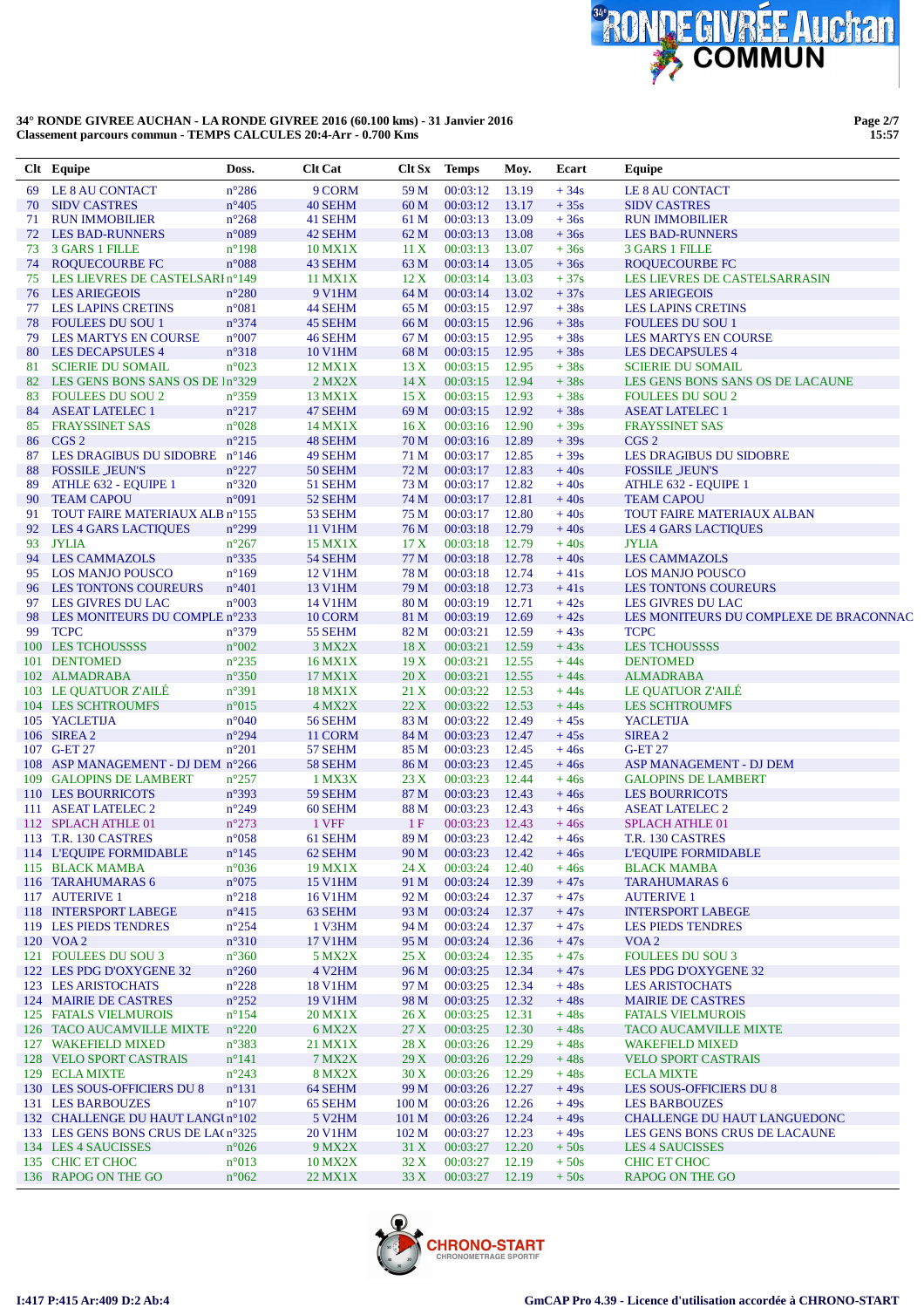

| Clt Equipe                                                             | Doss.                            | <b>Clt Cat</b>      | Clt Sx                   | <b>Temps</b>         | Moy.           | Ecart            | Equipe                                                   |
|------------------------------------------------------------------------|----------------------------------|---------------------|--------------------------|----------------------|----------------|------------------|----------------------------------------------------------|
| 137 ALBI CHEMINOTS SPORTS                                              | $n^{\circ}305$                   | 66 SEHM             | 103 <sub>M</sub>         | 00:03:27             | 12.19          | $+50s$           | <b>ALBI CHEMINOTS SPORTS</b>                             |
| 138 WAKEFIELD VETS 60                                                  | $n^{\circ}385$                   | 2 V3HM              | 104 <sub>M</sub>         | 00:03:27             | 12.17          | $+50s$           | <b>WAKEFIELD VETS 60</b>                                 |
| 139 LES SUPER LANDRY                                                   | $n^{\circ}331$                   | 67 SEHM             | 105 <sub>M</sub>         | 00:03:28             | 12.14          | $+51s$           | <b>LES SUPER LANDRY</b>                                  |
| 140 TROTTEUR D'EN LAURE 4                                              | $n^{\circ}203$                   | 23 MX1X             | 34 X                     | 00:03:28             | 12.13          | $+51s$           | <b>TROTTEUR D'EN LAURE 4</b>                             |
| 141 TARAHUMARAS 2                                                      | n°073                            | 24 MX1X             | 35X                      | 00:03:28             | 12.13          | $+51s$           | <b>TARAHUMARAS 2</b>                                     |
| 142 UAG RUNNING 3                                                      | $\rm n^o 208$                    | 25 MX1X             | 36X                      | 00:03:28             | 12.13          | $+51s$           | <b>UAG RUNNING 3</b>                                     |
| 143 LES DERATE                                                         | $n^{\circ}223$                   | $2$ MX $3X$         | 37 X                     | 00:03:29             | 12.11          | $+51s$           | <b>LES DERATE</b>                                        |
| 144 A CŒUR VAILLANT                                                    | $n^{\circ}224$                   | 11 MX2X             | 38 X                     | 00:03:29             | 12.10          | $+51s$           | <b>A CŒUR VAILLANT</b>                                   |
| 145 LA GRANDE VADROUILLE 1                                             | $n^{\circ}126$                   | 68 SEHM             | 106 <sub>M</sub>         | 00:03:29             | 12.10          | $+52s$           | LA GRANDE VADROUILLE 1                                   |
| 146 POUMPILS ELITE                                                     | $n^{\circ}011$                   | 69 SEHM             | 107 M                    | 00:03:29             | 12.10          | $+52s$           | <b>POUMPILS ELITE</b>                                    |
| 147 LE LAC GIVRE                                                       | $n^{\circ}021$                   | 3 MX3X              | 39X                      | 00:03:29             | 12.09          | $+52s$           | <b>LE LAC GIVRE</b>                                      |
| 148 LES GINDOULS                                                       | $n^{\circ}186$                   | 70 SEHM             | 108 M                    | 00:03:29             | 12.09          | $+52s$           | <b>LES GINDOULS</b>                                      |
| <b>149 LES GROLES TROTTEURS</b>                                        | $n^{\circ}382$<br>$n^{\circ}311$ | 71 SEHM<br>12 MX2X  | 109 <sub>M</sub><br>40 X | 00:03:29             | 12.08          | $+52s$<br>$+52s$ | <b>LES GROLES TROTTEURS</b>                              |
| 150 LES IZARDS<br>151 LES LOULOUS DU BLOC                              | $n^{\circ}067$                   | 72 SEHM             | 110 <sub>M</sub>         | 00:03:29<br>00:03:29 | 12.07<br>12.06 | $+52s$           | <b>LES IZARDS</b><br>LES LOULOUS DU BLOC                 |
| 152 LES GENS BONS FRAIS DE LA(n°341                                    |                                  | 73 SEHM             | 111 M                    | 00:03:29             | 12.06          | $+52s$           | LES GENS BONS FRAIS DE LACAUNE                           |
| 153 LES CHRICHRIS                                                      | $n^{\circ}417$                   | 26 MX1X             | 41 X                     | 00:03:30             | 12.05          | $+52s$           | <b>LES CHRICHRIS</b>                                     |
| 154 LES 4 LANDAIS FANTASTIQUE n°369                                    |                                  | 27 MX1X             | 42 X                     | 00:03:30             | 12.05          | $+52s$           | <b>LES 4 LANDAIS FANTASTIQUES</b>                        |
| 155 LES ARIEGEOISES                                                    | $n^{\circ}279$                   | 2 VFF               | 2F                       | 00:03:30             | 12.04          | $+53s$           | <b>LES ARIEGEOISES</b>                                   |
| 156 ATHLE 632 - EQUIPE 3                                               | n°069                            | <b>28 MX1X</b>      | 43 X                     | 00:03:30             | 12.03          | $+53s$           | ATHLE 632 - EQUIPE 3                                     |
| 157 AUCHAN CASTRES 1                                                   | $n^{\circ}301$                   | 12 CORM             | 112 M                    | 00:03:30             | 12.01          | $+53s$           | <b>AUCHAN CASTRES 1</b>                                  |
| 158 MISSEGLE 2                                                         | $n^{\circ}312$                   | 21 V1HM             | 113M                     | 00:03:31             | 11.99          | $+53s$           | MISSEGLE 2                                               |
| 159 SPLACH ATHLE 04                                                    | $n^{\circ}276$                   | 29 MX1X             | 44 X                     | 00:03:31             | 11.98          | $+54s$           | <b>SPLACH ATHLE 04</b>                                   |
| 160 COOL RUNNING                                                       | n°014                            | 74 SEHM             | 114 M                    | 00:03:32             | 11.92          | $+55s$           | <b>COOL RUNNING</b>                                      |
| 161 LES TRAILCASSES ON ICE                                             | $n^{\circ}189$                   | 75 SEHM             | 115 <sub>M</sub>         | 00:03:32             | 11.91          | $+55s$           | LES TRAILCASSES ON ICE                                   |
| 162 FOUR COLORS                                                        | n°079                            | 13 MX2X             | 45 X                     | 00:03:32             | 11.91          | $+55s$           | <b>FOUR COLORS</b>                                       |
| 163 E-TEAM RUNNING                                                     | $n^{\circ}123$                   | 76 SEHM             | 116M                     | 00:03:32             | 11.90          | $+55s$           | <b>E-TEAM RUNNING</b>                                    |
| 164 LES DERATES BIS                                                    | $n^{\circ}238$                   | <b>22 V1HM</b>      | 117 <sub>M</sub>         | 00:03:32             | 11.90          | $+55s$           | <b>LES DERATES BIS</b>                                   |
| 165 PLUS 2 SPORTS II                                                   | $n^{\circ}129$                   | 77 SEHM             | 118 M                    | 00:03:32             | 11.90          | $+55s$           | PLUS 2 SPORTS II                                         |
| 166 LES MAUMAUS                                                        | $n^{\circ}171$                   | 14 MX2X             | 46 X                     | 00:03:33             | 11.85          | $+56s$           | <b>LES MAUMAUS</b>                                       |
| <b>167 LES BERLINGOTS GIVRES</b>                                       | n°090                            | 23 V1HM             | 119 M                    | 00:03:33             | 11.84          | $+56s$           | <b>LES BERLINGOTS GIVRES</b>                             |
| 168 EASYSPORT 1                                                        | $n^{\circ}346$                   | 3 VFF               | 3F                       | 00:03:34             | 11.83          | $+56s$           | <b>EASYSPORT 1</b>                                       |
| 169 LE C.A.F.                                                          | $n^{\circ}410$                   | 30 MX1X             | 47 X                     | 00:03:34             | 11.83          | $+56s$           | LE C.A.F.                                                |
| 170 LES CHEVEUX AUX VENTS                                              | n°039                            | 15 MX2X             | 48 X                     | 00:03:34             | 11.82          | $+56s$           | LES CHEVEUX AUX VENTS                                    |
| 171 LES DORYPHORES                                                     | $n^{\circ}005$                   | 16 MX2X             | 49 X                     | 00:03:34             | 11.81          | $+57s$           | <b>LES DORYPHORES</b>                                    |
| 172 LES FATALS VIELMUROIS Nº 2 nº205                                   |                                  | 31 MX1X             | 50 X                     | 00:03:34             | 11.80          | $+57s$           | LES FATALS VIELMUROIS N° 2                               |
| 173 NEO FEET                                                           | $n^{\circ}307$                   | 24 V1HM             | 120 <sub>M</sub>         | 00:03:34             | 11.79          | $+57s$           | <b>NEO FEET</b>                                          |
| 174 LES ESSOUFLES                                                      | $n^{\circ}008$                   | 78 SEHM             | 121 M                    | 00:03:35             | 11.77          | $+57s$           | <b>LES ESSOUFLES</b>                                     |
| 175 CAMBOUNET 1                                                        | n°384                            | 32 MX1X             | 51 X                     | 00:03:35             | 11.76          | $+57s$           | <b>CAMBOUNET 1</b>                                       |
| 176 CGS 1                                                              | $n^{\circ}214$                   | 6 V <sub>2</sub> HM | 122 M                    | 00:03:35             | 11.75          | $+58s$           | CGS <sub>1</sub>                                         |
| 177 LES PIPELETTES                                                     | $n^{\circ}115$                   | 4 VFF               | 4 F                      | 00:03:35             | 11.74          | $+58s$           | <b>LES PIPELETTES</b>                                    |
| 178 MJC LES SALVAGES                                                   | $n^{\circ}396$                   | 3 V3HM              | 123 <sub>M</sub>         | 00:03:35             | 11.72          | $+58s$           | <b>MJC LES SALVAGES</b>                                  |
| 179 GIN'Z PIRE J'EXPIRE                                                | $n^{\circ}290$                   | 79 SEHM             | 124M                     | 00:03:35             | 11.72          | $+58s$           | <b>GIN'Z PIRE J'EXPIRE</b>                               |
| 180 SANDRINE ET SES RUNNERS n°380<br>181 POUR LE BONHEUR DE MATT n°134 |                                  | 33 MX1X             | 52 X<br>125 <sub>M</sub> | 00:03:36<br>00:03:36 | 11.71<br>11.70 | $+58s$<br>$+59s$ | <b>SANDRINE ET SES RUNNERS</b>                           |
| 182 LES 3 MOUSQUETAIRES (+1) n°288                                     |                                  | 80 SEHM<br>81 SEHM  | 126M                     | 00:03:36 11.70       |                | $+59s$           | POUR LE BONHEUR DE MATTHIS<br>LES 3 MOUSQUETAIRES $(+1)$ |
| 183 CENT POUR CENT PARA TAND n°351                                     |                                  | 34 MX1X             | 53 X                     | 00:03:36 11.69       |                | $+59s$           | CENT POUR CENT PARA TANDEM                               |
| 184 ACFM                                                               | $n^{\circ}332$                   | 35 MX1X             | 54 X                     | 00:03:36             | 11.69          | $+59s$           | <b>ACFM</b>                                              |
| <b>185 MJC SAINT BAUDILLE</b>                                          | $n^{\circ}240$                   | 82 SEHM             | 127 M                    | 00:03:36             | 11.69          | $+59s$           | <b>MJC SAINT BAUDILLE</b>                                |
| 186 SPLACH ATHLE 02                                                    | $n^{\circ}274$                   | 17 MX2X             | 55 X                     | 00:03:36             | 11.68          | $+59s$           | <b>SPLACH ATHLE 02</b>                                   |
| <b>187 LES SARDINES</b>                                                | $n^{\circ}116$                   | 25 V1HM             | 128 M                    | 00:03:36             | 11.68          | $+59s$           | <b>LES SARDINES</b>                                      |
| 188 TSA SOREZE                                                         | $n^{\circ}402$                   | 83 SEHM             | 129 M                    | 00:03:36             | 11.68          | $+59s$           | <b>TSA SOREZE</b>                                        |
| 189 LES DECAPSULES 2                                                   | $n^{\circ}316$                   | 36 MX1X             | 56 X                     | 00:03:37             | 11.66          | $+59s$           | <b>LES DECAPSULES 2</b>                                  |
| 190 LOUP MECANIQUE                                                     | $n^{\circ}259$                   | 84 SEHM             | 130 <sub>M</sub>         | 00:03:37             | 11.64          | $+1m00s$         | <b>LOUP MECANIQUE</b>                                    |
| 191 LES GENS BONS SECS DE LAC n°326                                    |                                  | <b>7 V2HM</b>       | 131 M                    | 00:03:37             | 11.63          | $+1m00s$         | LES GENS BONS SECS DE LACAUNE                            |
| 192 ASPF LES SITTELLES DU CARIn°210                                    |                                  | 5 VFF               | 5 F                      | 00:03:37             | 11.63          | $+1m00s$         | ASPF LES SITTELLES DU CARLA                              |
| 193 EASY SPORT - TRI FLEURY                                            | $n^{\circ}284$                   | <b>26 V1HM</b>      | 132 M                    | 00:03:37             | 11.63          | $+1m00s$         | <b>EASY SPORT - TRI FLEURY</b>                           |
| <b>194 LES SEVENTIES GIVRES</b>                                        | $n^{\circ}340$                   | 4 MX3X              | 57 X                     | 00:03:37             | 11.63          | $+1m00s$         | <b>LES SEVENTIES GIVRES</b>                              |
| 195 SOLUTEA                                                            | $n^{\circ}159$                   | 13 CORM             | 133 M                    | 00:03:37             | 11.63          | $+1m00s$         | <b>SOLUTEA</b>                                           |
| 196 LES POSITIFS                                                       | $n^{\circ}256$                   | 18 MX2X             | 58 X                     | 00:03:37             | 11.62          | $+1m00s$         | <b>LES POSITIFS</b>                                      |
| 197 ZIB'S ANGELS                                                       | $n^{\circ}042$                   | 37 MX1X             | 59 X                     | 00:03:38             | 11.59          | $+1m01s$         | <b>ZIB'S ANGELS</b>                                      |
| 198 MISSEGLE 5                                                         | $n^{\circ}378$                   | 38 MX1X             | 60 X                     | 00:03:38             | 11.59          | $+1m01s$         | MISSEGLE 5                                               |
| 199 LES GENS BONS BLANCS DE In°323                                     |                                  | 1 SEFF              | 6 F                      | 00:03:38             | 11.57          | $+1m01s$         | LES GENS BONS BLANCS DE LACAUNE                          |
| 200 VINDU LAPHI                                                        | $n^{\circ}010$                   | 39 MX1X             | 61 X                     | 00:03:38             | 11.57          | $+1m01s$         | <b>VINDU LAPHI</b>                                       |
| 201 CANTIE PROCESS INDUSTRIEIn°179                                     |                                  | 40 MX1X             | 62 X                     | 00:03:39             | 11.55          | $+1m01s$         | <b>CANTIE PROCESS INDUSTRIELS</b>                        |
| 202 BE.ST.PA.PA                                                        | $n^{\circ}045$                   | 41 MX1X             | 63 X                     | 00:03:39             | 11.52          | $+1m02s$         | BE.ST.PA.PA                                              |
| 203 LES VIEUX GENS BONS DE LA n°328                                    |                                  | 4 V3HM              | 134 M                    | 00:03:39             | 11.51          | $+1m02s$         | LES VIEUX GENS BONS DE LACAUNE                           |
| 204 LES ENCLUMES                                                       | $n^{\circ}119$                   | 19 MX2X             | 64 X                     | 00:03:40             | 11.47          | $+1m03s$         | <b>LES ENCLUMES</b>                                      |

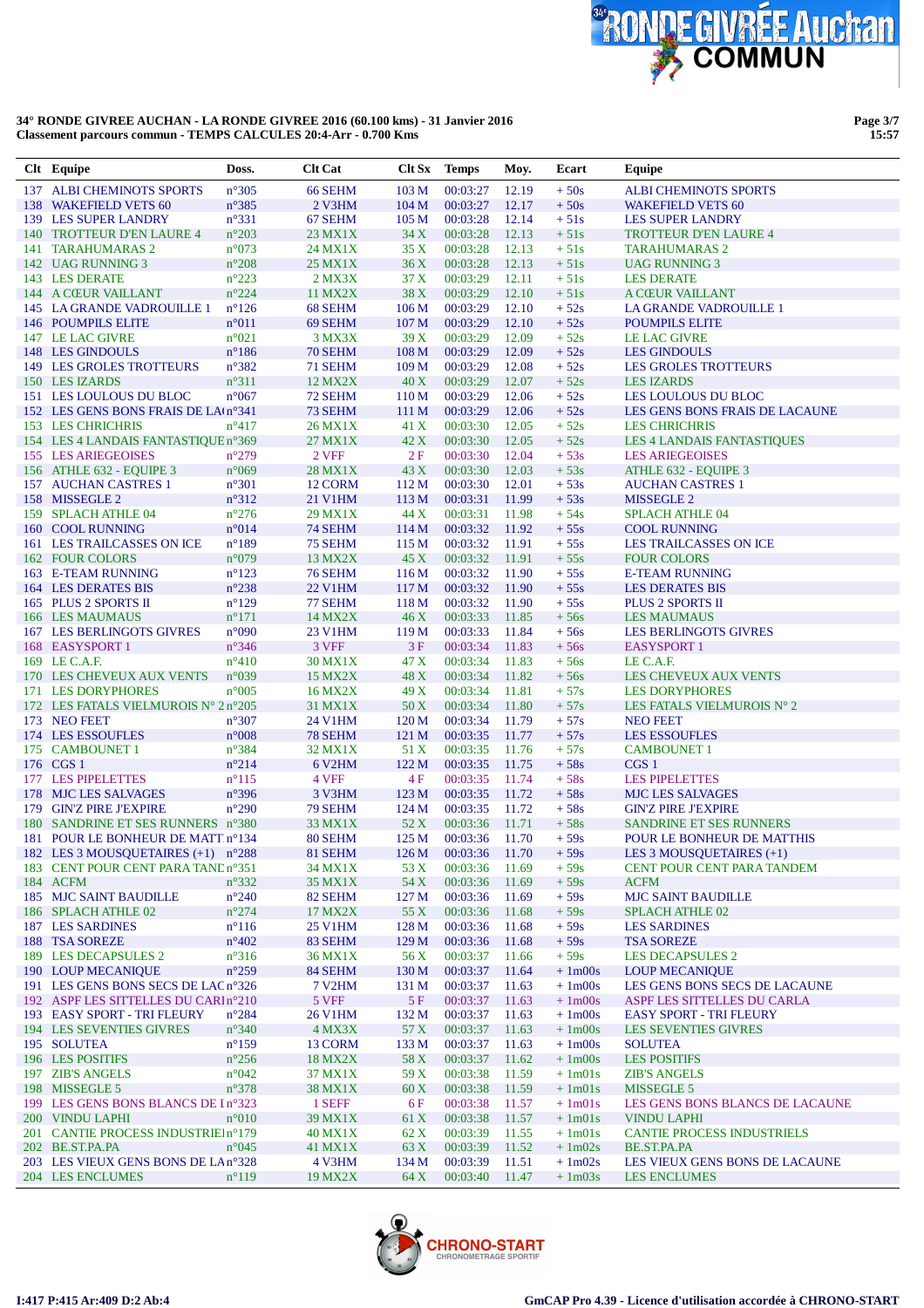

**Page 4/7 15:57**

| Clt Equipe                               | Doss.                            | <b>Clt Cat</b>            | Clt Sx            | <b>Temps</b>         | Moy.           | Ecart                | Equipe                                      |
|------------------------------------------|----------------------------------|---------------------------|-------------------|----------------------|----------------|----------------------|---------------------------------------------|
| 205 "LES ""BOIT SANS SOIF"""             | $n^{\circ}080$                   | 85 SEHM                   | 135 M             | 00:03:41             | 11.45          | $+1m03s$             | "LES ""BOIT SANS SOIF"""                    |
| 206 ON VA TOUS LES GIVRER!               | $n^{\circ}230$                   | 86 SEHM                   | 136 M             | 00:03:41             | 11.45          | $+1m03s$             | ON VATOUS LES GIVRER!                       |
| 207 GRENADE LSJE                         | $n^{\circ}182$                   | 42 MX1X                   | 65 X              | 00:03:41             | 11.45          | $+1m03s$             | <b>GRENADE LSJE</b>                         |
| <b>208 EASYSPORT ELITE</b>               | $n^{\circ}375$                   | 43 MX1X                   | 66 X              | 00:03:41             | 11.44          | $+1m04s$             | <b>EASYSPORT ELITE</b>                      |
| 209 RODEZ TRIATHLON 12                   | $n^{\circ}412$                   | 87 SEHM                   | 137 M             | 00:03:41             | 11.44          | $+1m04s$             | <b>RODEZ TRIATHLON 12</b>                   |
| 210 PEACE AND RUN                        | $n^{\circ}086$                   | 44 MX1X                   | 67 X              | 00:03:41             | 11.43          | $+1m04s$             | <b>PEACE AND RUN</b>                        |
| 211 ALBI TRIATHLON FILLES                | n°009                            | 2 SEFF                    | <b>7F</b>         | 00:03:41             | 11.43          | $+1m04s$             | <b>ALBITRIATHLON FILLES</b>                 |
| 212 ON SEPPIQUERA                        | n°093                            | 14 CORM                   | 138 M             | 00:03:41             | 11.43          | $+1m04s$             | <b>ON SEPPIQUERA</b>                        |
| 213 LES PADAWANS                         | $n^{\circ}$ 144                  | <b>45 MX1X</b>            | 68 X              | 00:03:41             | 11.42          | $+1m04s$             | <b>LES PADAWANS</b>                         |
| 214 LES LONGAGIENS                       | $n^{\circ}068$                   | 46 MX1X                   | 69 X              | 00:03:41             | 11.41          | $+1m04s$             | <b>LES LONGAGIENS</b>                       |
| 215 LANTA 2                              | $n^{\circ}354$                   | 3 SEFF                    | <b>8F</b>         | 00:03:41             | 11.41          | $+1m04s$             | <b>LANTA2</b>                               |
| 216 4 FANTASTIQUES                       | $n^{\circ}348$                   | 47 MX1X                   | 70 X              | 00:03:41             | 11.40          | $+1m04s$             | <b>4 FANTASTIQUES</b>                       |
| 217 AUTERIVE 4                           | $n^{\circ}114$                   | <b>20 MX2X</b>            | 71 X              | 00:03:42             | 11.40          | $+1m04s$             | <b>AUTERIVE 4</b>                           |
| 218 SEPPIKACHOU                          | n°096                            | <b>48 MX1X</b>            | 72 X              | 00:03:42             | 11.39          | $+1m05s$             | <b>SEPPIKACHOU</b>                          |
| 219 DLC RUNNER'S                         | $n^{\circ}165$                   | 15 CORM                   | 139 M             | 00:03:42             | 11.39          | $+1m05s$             | <b>DLC RUNNER'S</b>                         |
| 220 OCTOPUS                              | $n^{\circ}037$                   | 49 MX1X                   | 73 X              | 00:03:42             | 11.39          | $+1m05s$             | <b>OCTOPUS</b>                              |
| 221 LA CAVE DE LAURENT                   | $n^{\circ}400$                   | 88 SEHM                   | 140 M             | 00:03:42             | 11.38          | $+1m05s$             | LA CAVE DE LAURENT                          |
| 222 LES SUPER DELICES                    | $n^{\circ}242$                   | 50 MX1X                   | 74 X<br>75 X      | 00:03:42             | 11.38          | $+1m05s$             | <b>LES SUPER DELICES</b>                    |
| 223 LES PIEDS LURONS<br>224 LES SURGELES | n°392                            | 21 MX2X                   | 76 X              | 00:03:42             | 11.38          | $+1m05s$             | <b>LES PIEDS LURONS</b>                     |
|                                          | $n^{\circ}366$                   | 51 MX1X                   | 141 M             | 00:03:42<br>00:03:43 | 11.37          | $+1m05s$             | <b>LES SURGELES</b><br><b>ORANGE GIVREE</b> |
| 225 ORANGE GIVREE<br>226 GRANIT PAYSAGES | $n^{\circ}118$<br>$n^{\circ}289$ | 16 CORM<br>52 MX1X        | 77 X              | 00:03:43             | 11.35<br>11.31 | $+1m05s$<br>$+1m06s$ | <b>GRANIT PAYSAGES</b>                      |
| 227 EASYSPORT 2                          | $n^{\circ}356$                   | 89 SEHM                   | 142 M             | 00:03:43             | 11.30          | $+1m06s$             | <b>EASYSPORT 2</b>                          |
| 228 LES KIPS                             | $n^{\circ}112$                   | 90 SEHM                   | 143 M             | 00:03:44             | 11.30          | $+1m06s$             | <b>LES KIPS</b>                             |
| 229 TOULOUSE TRI                         | $n^{\circ}404$                   | 53 MX1X                   | 78 X              | 00:03:44             | 11.28          | $+1m07s$             | <b>TOULOUSE TRI</b>                         |
| 230 TABLE RONDE MAZAMET                  | $n^{\circ}173$                   | 27 V1HM                   | 144 M             | 00:03:44             | 11.28          | $+1m07s$             | <b>TABLE RONDE MAZAMET</b>                  |
| 231 AURE LES BRAS CASSES                 | $n^{\circ}334$                   | 54 MX1X                   | 79 X              | 00:03:44             | 11.28          | $+1m07s$             | <b>AURE LES BRAS CASSES</b>                 |
| 232 LES BAZOUS                           | $n^{\circ}239$                   | 55 MX1X                   | 80 X              | 00:03:44             | 11.27          | $+1m07s$             | <b>LES BAZOUS</b>                           |
| 233 VOA1                                 | $n^{\circ}309$                   | 91 SEHM                   | 145 M             | 00:03:44             | 11.27          | $+1m07s$             | VOA <sub>1</sub>                            |
| 234 LA CASTRALBIGEOISE 2                 | $n^{\circ}052$                   | 56 MX1X                   | 81 X              | 00:03:44             | 11.25          | $+1m07s$             | <b>LA CASTRALBIGEOISE 2</b>                 |
| 235 HAUT LANGUEDOC AVENTUR n°371         |                                  | 57 MX1X                   | 82 X              | 00:03:45             | 11.24          | $+1m07s$             | <b>HAUT LANGUEDOC AVENTURE</b>              |
| 236 UAG RUNNING 2                        | $n^{\circ}295$                   | 58 MX1X                   | 83 X              | 00:03:45             | 11.24          | $+1m07s$             | <b>UAG RUNNING 2</b>                        |
| 237 LES DISJONCTES                       | $n^{\circ}022$                   | 92 SEHM                   | 146 M             | 00:03:45             | 11.24          | $+1m08s$             | <b>LES DISJONCTES</b>                       |
| 238 LES PLAISANTINS                      | n°349                            | 59 MX1X                   | 84 X              | 00:03:45             | 11.23          | $+1m08s$             | <b>LES PLAISANTINS</b>                      |
| 239 LES Z'ACCROS DU DIMANCHE n°085       |                                  | 22 MX2X                   | 85 X              | 00:03:45             | 11.21          | $+1m08s$             | LES Z'ACCROS DU DIMANCHE                    |
| 240 LES 4 GIVRES                         | $n^{\circ}054$                   | 60 MX1X                   | 86 X              | 00:03:46             | 11.19          | $+1m08s$             | <b>LES 4 GIVRES</b>                         |
| 241 TEAM QX                              | $n^{\circ}282$                   | 61 MX1X                   | 87 X              | 00:03:46             | 11.17          | $+1m09s$             | <b>TEAM QX</b>                              |
| 242 LES RALEUSES                         | $n^{\circ}051$                   | 4 SEFF                    | 9F                | 00:03:46             | 11.17          | $+1m09s$             | <b>LES RALEUSES</b>                         |
| 243 LES GIVRES PIERRE FABRE              | $n^{\circ}060$                   | 17 CORM                   | 147 M             | 00:03:47             | 11.15          | $+1m09s$             | <b>LES GIVRES PIERRE FABRE</b>              |
| 244 MULTISPORTS MONTREDON n°143          |                                  | 62 MX1X                   | 88 X              | 00:03:47             | 11.14          | $+1m09s$             | <b>MULTISPORTS MONTREDON</b>                |
| 245 LMFJ                                 | $n^{\circ}322$                   | 23 MX2X                   | 89 X              | 00:03:47             | 11.14          | $+1m09s$             | <b>LMFJ</b>                                 |
| <b>246 LES ANCIENS BOLIDES</b>           | $\mathtt{n}^{\circ}001$          | 5 V3HM                    | 148 M             | 00:03:47             | 11.13          | $+1m10s$             | <b>LES ANCIENS BOLIDES</b>                  |
| 247 LES BLANCS BECS                      | $n^{\circ}122$                   | 63 MX1X                   | 90 X              | 00:03:47             | 11.11          | $+1m10s$             | <b>LES BLANCS BECS</b>                      |
| 248 LES PEP'S 2                          | $n^{\circ}194$                   | 18 CORM                   | 149 M             | 00:03:47             | 11.11          | $+1m10s$             | <b>LES PEP'S 2</b>                          |
| 249 LES CŒURS DE GLACE                   | $n^{\circ}232$                   | 64 MX1X                   | 91 X              | 00:03:47             | 11.11          | $+1m10s$             | <b>LES CŒURS DE GLACE</b>                   |
| 250 LA TEAM DES FONTAINES                | $n^{\circ}330$                   | 65 MX1X                   | 92 X              | 00:03:47             | 11.10          | $+1m10s$             | LA TEAM DES FONTAINES                       |
| 251 THOROMAGRE                           | $n^{\circ}038$                   | 93 SEHM                   | 150 M             | 00:03:48             | 11.10          | $+1m10s$             | <b>THOROMAGRE</b>                           |
| 252 AUTERIVE 3                           | $n^{\circ}265$                   | 24 MX2X                   | 93 X              | 00:03:48             | 11.09          | $+1m11s$             | <b>AUTERIVE 3</b>                           |
| 253 LES FAST AND FROZEN                  | $n^{\circ}177$                   | <b>25 MX2X</b>            | 94 X              | 00:03:48             | 11.09          | $+1m11s$             | <b>LES FAST AND FROZEN</b>                  |
| 254 TROTTEUR D'EN LAURE 1                | $n^{\circ}110$                   | 66 MX1X                   | 95 X              | 00:03:48             | 11.08          | $+1m11s$             | <b>TROTTEUR D'EN LAURE 1</b>                |
| 255 PREMIERE RONDE                       | $n^{\circ}012$                   | 67 MX1X                   | 96 X              | 00:03:48             | 11.08          | $+1ml1s$             | PREMIERE RONDE                              |
| 256 SEPPICAGLACE                         | n°098                            | <b>68 MX1X</b>            | 97 X              | 00:03:48             | 11.08          | $+1m11s$             | <b>SEPPICAGLACE</b>                         |
| <b>257 LES POULINETTES</b>               | $n^{\circ}029$                   | 6 VFF                     | 10F               | 00:03:48             | 11.07          | $+1m11s$             | <b>LES POULINETTES</b>                      |
| 258 RUNNING CE ASSYSTEM 2                | $n^{\circ}293$                   | <b>26 MX2X</b>            | 98 X              | 00:03:48             | 11.06          | $+1m11s$             | <b>RUNNING CE ASSYSTEM 2</b>                |
| 259 CENTURY 21 CASTRES                   | $n^{\circ}372$                   | 27 MX2X                   | 99 X              | 00:03:49             | 11.04          | $+1m11s$             | <b>CENTURY 21 CASTRES</b>                   |
| <b>260 SOUPEXOIS GIVRES</b>              | $n^{\circ}236$                   | 94 SEHM                   | 151 M             | 00:03:49             | 11.04          | $+1m11s$             | <b>SOUPEXOIS GIVRES</b>                     |
| 261 LES V2 DES RIVES DU TARN             | $n^{\circ}376$                   | <b>8 V2HM</b>             | 152 M             | 00:03:49             | 11.04          | $+1m12s$             | LES V2 DES RIVES DU TARN                    |
| 262 TEAM DU MOORE                        | $n^{\circ}362$                   | 95 SEHM                   | 153 M             | 00:03:49             | 11.03          | $+1m12s$             | <b>TEAM DU MOORE</b>                        |
| 263 OPHRYS                               | $n^{\circ}337$                   | 69 MX1X                   | $100\,\mathrm{X}$ | 00:03:49             | 11.02          | $+1m12s$             | <b>OPHRYS</b>                               |
| 264 POFIVAJE<br>265 LES GIGAMADAS        | $n^{\circ}298$<br>$n^{\circ}283$ | 96 SEHM<br><b>70 MX1X</b> | 154M<br>101 X     | 00:03:49<br>00:03:49 | 11.02<br>11.01 | $+1m12s$<br>$+1m12s$ | <b>POFIVAJE</b><br><b>LES GIGAMADAS</b>     |
| 266 L'ASSO'S BEARNAISE                   | $n^{\circ}055$                   | <b>28 MX2X</b>            | 102 X             | 00:03:50             | 10.98          | $+1m13s$             | <b>L'ASSO'S BEARNAISE</b>                   |
| 267 SEPPICOOL                            | $n^{\circ}099$                   | 71 MX1X                   | 103 X             | 00:03:50             | 10.96          | $+1m13s$             | <b>SEPPICOOL</b>                            |
| 268 LES RONCHONS                         | $n^{\circ}$ 148                  | 72 MX1X                   | 104 X             | 00:03:51             | 10.95          | $+1m13s$             | <b>LES RONCHONS</b>                         |
| 269 ALBI TRIATHLON MIXTE                 | $n^{\circ}162$                   | 73 MX1X                   | 105 X             | 00:03:51             | 10.94          | $+1m14s$             | <b>ALBI TRIATHLON MIXTE</b>                 |
| 270 SOY PAS PRESSAT                      | $n^{\circ}394$                   | 29 MX2X                   | 106 X             | 00:03:51             | 10.93          | $+1m14s$             | <b>SOY PAS PRESSAT</b>                      |
| 271 COURIR AIGUEFONDE 2                  | $n^{\circ}253$                   | 30 MX2X                   | 107 X             | 00:03:52             | 10.90          | $+1m14s$             | <b>COURIR AIGUEFONDE 2</b>                  |
| 272 ASPCG 1                              | $n^{\circ}408$                   | 74 MX1X                   | 108 X             | 00:03:52             | 10.89          | $+1m15s$             | <b>ASPCG 1</b>                              |
|                                          |                                  |                           |                   |                      |                |                      |                                             |

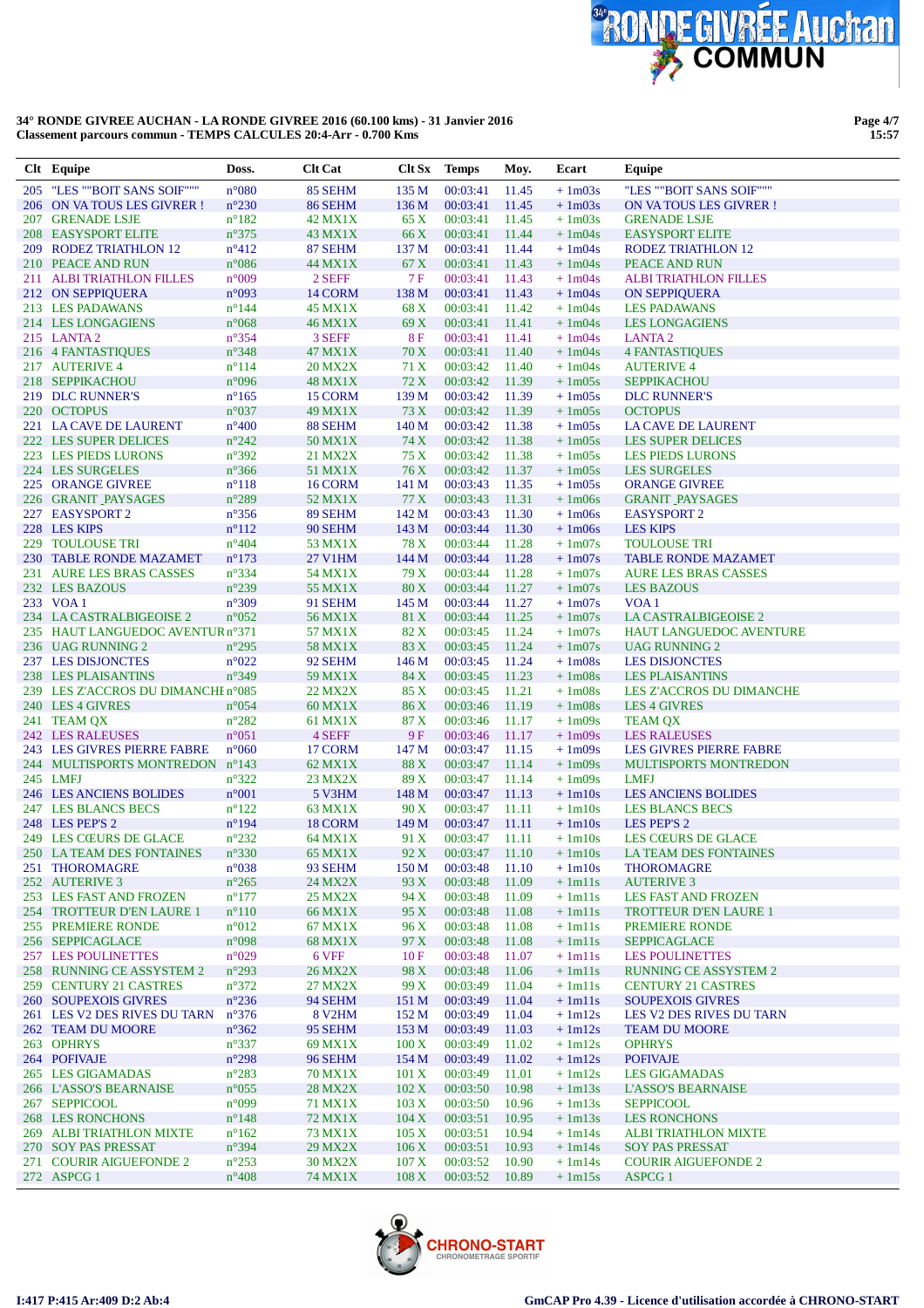

**Page 5/7 15:57**

| Clt Equipe                          | Doss.               | <b>Clt Cat</b>  | Clt Sx           | <b>Temps</b> | Moy.  | Ecart    | Equipe                         |
|-------------------------------------|---------------------|-----------------|------------------|--------------|-------|----------|--------------------------------|
| 273 LES INSOUCIANTS                 | $n^{\circ}187$      | <b>75 MX1X</b>  | 109 X            | 00:03:52     | 10.88 | $+1m15s$ | <b>LES INSOUCIANTS</b>         |
| 274 LES TORTUES 81                  | $n^{\circ}178$      | 97 SEHM         | 155M             | 00:03:52     | 10.88 | $+1m15s$ | <b>LES TORTUES 81</b>          |
| 275 INTERSPORT CASTRES              | $n^{\circ}367$      | <b>28 V1HM</b>  | 156M             | 00:03:52     | 10.87 | $+1m15s$ | <b>INTERSPORT CASTRES</b>      |
| 276 POUPILS ATLETIC CLUB 2          | $n^{\circ}137$      | <b>76 MX1X</b>  | 110X             | 00:03:52     | 10.87 | $+1m15s$ | POUPILS ATLETIC CLUB 2         |
| 277 LES ROCKETS                     | $n^{\circ}241$      | 31 MX2X         | 111X             | 00:03:52     | 10.87 | $+1m15s$ | <b>LES ROCKETS</b>             |
| 278 Ô FILLES DE L'EAU               | n°049               | 5 SEFF          | 11F              | 00:03:53     | 10.86 | $+1m15s$ | Ô FILLES DE L'EAU              |
| 279 LES MISTERS FREEZES             | $n^{\circ}170$      | 98 SEHM         | 157 M            | 00:03:53     | 10.85 | $+1m16s$ | <b>LES MISTERS FREEZES</b>     |
| 280 SICAM                           | $\rm{n}^{\circ}070$ | 99 SEHM         | 158 M            | 00:03:53     | 10.85 | $+1m16s$ | <b>SICAM</b>                   |
| 281 LES ALECLAUMICALA               | $n^{\circ}121$      | <b>100 SEHM</b> | 159 <sub>M</sub> | 00:03:53     | 10.84 | $+1m16s$ | <b>LES ALECLAUMICALA</b>       |
| 282 LES FORTES TÊTES                | $n^{\circ}338$      | <b>101 SEHM</b> | 160 <sub>M</sub> | 00:03:53     | 10.84 | $+1m16s$ | LES FORTES TÊTES               |
| 283 2FOR2                           | $n^{\circ}313$      | <b>102 SEHM</b> | 161 <sub>M</sub> | 00:03:53     | 10.84 | $+1m16s$ | 2FOR <sub>2</sub>              |
| 284 LES SAGES                       | $n^{\circ}$ 147     | 77 MX1X         | 112 X            | 00:03:53     | 10.82 | $+1m16s$ | <b>LES SAGES</b>               |
| 285 THE FINE'S GIRLS 008            | $n^{\circ}130$      | 32 MX2X         | 113X             | 00:03:53     | 10.82 | $+1m16s$ | THE FINE'S GIRLS 008           |
| 286 ASPF LE CARLA                   | $n^{\circ}211$      | <b>78 MX1X</b>  | 114X             | 00:03:54     | 10.81 | $+1m16s$ | <b>ASPF LE CARLA</b>           |
| 287 CLUB CANIN FRONTON              | $n^{\circ}125$      | 79 MX1X         | 115X             | 00:03:54     | 10.81 | $+1m16s$ | <b>CLUB CANIN FRONTON</b>      |
| 288 ASPTT TENNIS ALBI               | $n^{\circ}087$      | <b>103 SEHM</b> | 162 M            | 00:03:54     | 10.78 | $+1m17s$ | <b>ASPTT TENNIS ALBI</b>       |
| 289 LA GRANDE VADROUILLE 2          | $n^{\circ}206$      | 33 MX2X         | 116X             | 00:03:54     | 10.78 | $+1m17s$ | LA GRANDE VADROUILLE 2         |
| 290 LES AMIS DE LA RAMEE            | $n^{\circ}231$      | <b>9 V2HM</b>   | 163 M            | 00:03:55     | 10.76 | $+1m17s$ | LES AMIS DE LA RAMEE           |
| 291 ELIYA                           | $n^{\circ}017$      | <b>80 MX1X</b>  | 117X             | 00:03:55     | 10.76 | $+1m18s$ | <b>ELIYA</b>                   |
| 292 RIVES DU TARN MIXTE             | $n^{\circ}160$      | 34 MX2X         | 118 X            | 00:03:55     | 10.75 | $+1m18s$ | <b>RIVES DU TARN MIXTE</b>     |
| 293 LES SOURCIERS SANS SOUCIS n°166 |                     | 81 MX1X         | 119X             | 00:03:55     | 10.73 | $+1m18s$ | LES SOURCIERS SANS SOUCIS      |
| 294 LES FLYING LIMACES              | $n^{\circ}414$      | 35 MX2X         | 120 X            | 00:03:56     | 10.72 | $+1m18s$ | <b>LES FLYING LIMACES</b>      |
| 295 BIGARD CASTRES                  | $n^{\circ}291$      | <b>104 SEHM</b> | 164M             | 00:03:56     | 10.69 | $+1m19s$ | <b>BIGARD CASTRES</b>          |
| 296 LES BAOUSSIENS                  | $n^{\circ}204$      | <b>105 SEHM</b> | 165 M            | 00:03:56     | 10.69 | $+1m19s$ | <b>LES BAOUSSIENS</b>          |
| 297 THE 70'S TEAM                   | $n^{\circ}043$      | 5 MX3X          | 121 X            | 00:03:56     | 10.69 | $+1m19s$ | THE 70'S TEAM                  |
| 298 LES COPAINS DE LA PLAINE        | $n^{\circ}193$      | 36 MX2X         | 122 X            | 00:03:57     | 10.68 | $+1m19s$ | LES COPAINS DE LA PLAINE       |
| 299 ASPCG 2                         | $n^{\circ}409$      | 82 MX1X         | 123X             | 00:03:57     | 10.67 | $+1m19s$ | ASPCG <sub>2</sub>             |
| 300 1 FILLE 3 GAS                   | $n^{\circ}296$      | 83 MX1X         | 124X             | 00:03:58     | 10.62 | $+1m21s$ | 1 FILLE 3 GAS                  |
| 301 LES GENS BONS CUITS DE LAIn°324 |                     | 7 VFF           | 12 F             | 00:03:58     | 10.61 | $+1m21s$ | LES GENS BONS CUITS DE LACAUNE |
| 302 NOTRE BEAU-PÈRE ET NOUS n°101   |                     | <b>106 SEHM</b> | 166 <sub>M</sub> | 00:03:58     | 10.60 | $+1m21s$ | NOTRE BEAU-PÈRE ET NOUS        |
| 303 LES REPDOM                      | $n^{\circ}071$      | 84 MX1X         | 125 X            | 00:03:59     | 10.56 | $+1m22s$ | <b>LES REPDOM</b>              |
| 304 LES DECAPSULES 1                | $n^{\circ}315$      | 85 MX1X         | 126X             | 00:03:59     | 10.55 | $+1m22s$ | <b>LES DECAPSULES 1</b>        |
| 305 LES MA-MAU-GUI-PI               | $n^{\circ}113$      | <b>86 MX1X</b>  | 127 X            | 00:03:59     | 10.55 | $+1m22s$ | <b>LES MA-MAU-GUI-PI</b>       |
| 306 LES PAUPIETTES                  | $n^{\circ}136$      | <b>107 SEHM</b> | 167 M            | 00:03:59     | 10.55 | $+1m22s$ | <b>LES PAUPIETTES</b>          |
| 307 LES POCHES A VIN                | $n^{\circ}004$      | 37 MX2X         | 128X             | 00:03:59     | 10.55 | $+1m22s$ | <b>LES POCHES A VIN</b>        |
| 308 GR VIN                          | $n^{\circ}103$      | 108 SEHM        | 168 <sub>M</sub> | 00:04:00     | 10.54 | $+1m22s$ | <b>GR VIN</b>                  |
| 309 LES JACQUEMARTS                 | $n^{\circ}197$      | <b>109 SEHM</b> | 169 <sub>M</sub> | 00:04:00     | 10.54 | $+1m22s$ | <b>LES JACQUEMARTS</b>         |
| 310 SAGESSE CREDIT                  | $n^{\circ}084$      | <b>110 SEHM</b> | 170 M            | 00:04:00     | 10.54 | $+1m22s$ | <b>SAGESSE CREDIT</b>          |
| 311 LA FAMILIA_CO                   | $n^{\circ}059$      | <b>111 SEHM</b> | 171 M            | 00:04:00     | 10.53 | $+1m23s$ | <b>LA FAMILIA CO</b>           |
| 312 VTEAM                           | $n^{\circ}251$      | 19 CORM         | 172 M            | 00:04:00     | 10.53 | $+1m23s$ | <b>VTEAM</b>                   |
| 313 LES MVNT                        | $n^{\circ}306$      | 87 MX1X         | 129X             | 00:04:00     | 10.53 | $+1m23s$ | <b>LES MVNT</b>                |
| 314 LES CABRIS                      | $n^{\circ}066$      | <b>29 V1HM</b>  | 173M             | 00:04:00     | 10.52 | $+1m23s$ | <b>LES CABRIS</b>              |
| 315 LES NOUNOURS                    | $n^{\circ}046$      | 30 V1HM         | 174M             | 00:04:01     | 10.50 | $+1m23s$ | <b>LES NOUNOURS</b>            |
| 316 MARAVAL AND CO                  | $n^{\circ}124$      | 38 MX2X         | 130X             | 00:04:01     | 10.49 | $+1m24s$ | <b>MARAVAL AND CO</b>          |
| 317 AUCHAN CASTRES 3                | $n^{\circ}303$      | 39 MX2X         | 131X             | 00:04:02     | 10.42 | $+1m25s$ | <b>AUCHAN CASTRES 3</b>        |
| 318 AMATEURS DE GIVRE               | n°078               | <b>88 MX1X</b>  | 132 X            | 00:04:02     | 10.42 | $+1m25s$ | <b>AMATEURS DE GIVRE</b>       |
| 319 F2M2                            | $n^{\circ}336$      | <b>40 MX2X</b>  | 133 X            | 00:04:03     | 10.39 | $+1m26s$ | F2M2                           |
| 320 SEPPIPELETTES                   | $n^{\circ}095$      | 6 SEFF          | 13F              | 00:04:03     | 10.39 | $+1m26s$ | <b>SEPPIPELETTES</b>           |
| 321 PANDEDEQUIPE                    | $n^{\circ}216$      | 89 MX1X         | 134 X            | 00:04:03     | 10.38 | $+1m26s$ | <b>PANDEDEQUIPE</b>            |
| 322 LES CITRONS GIVRES              | $n^{\circ}018$      | 6 MX3X          | 135 X            | 00:04:04     | 10.36 | $+1m27s$ | <b>LES CITRONS GIVRES</b>      |
| 323 LES 4 FANTASTIQUES              | $n^{\circ}181$      | 41 MX2X         | 136X             | 00:04:04     | 10.35 | $+1m27s$ | <b>LES 4 FANTASTIQUES</b>      |
| 324 A-R TEAM                        | $n^{\circ}245$      | 90 MX1X         | 137 X            | 00:04:04     | 10.35 | $+1m27s$ | <b>A-R TEAM</b>                |
| 325 DID ET SES 3 VAUREENNES         | $n^{\circ}300$      | 7 MX3X          | 138X             | 00:04:04     | 10.34 | $+1m27s$ | <b>DID ET SES 3 VAUREENNES</b> |
| 326 IT'S ACTIV                      | $n^{\circ}$ 195     | <b>112 SEHM</b> | 175 <sub>M</sub> | 00:04:05     | 10.31 | $+1m28s$ | <b>IT'S ACTIV</b>              |
| 327 MISSEGLE 4                      | $n^{\circ}395$      | <b>113 SEHM</b> | 176M             | 00:04:05     | 10.31 | $+1m28s$ | <b>MISSEGLE 4</b>              |
| 328 PIZZA VROUM                     | n°389               | 91 MX1X         | 139X             | 00:04:06     | 10.28 | $+1m28s$ | <b>PIZZA VROUM</b>             |
| 329 COTE FLAMMES                    | $n^{\circ}064$      | <b>114 SEHM</b> | 177 <sub>M</sub> | 00:04:06     | 10.28 | $+1m28s$ | <b>COTE FLAMMES</b>            |
| 330 VIVEMENT LA BIERE !             | $n^{\circ}387$      | 92 MX1X         | 140X             | 00:04:06     | 10.28 | $+1m28s$ | <b>VIVEMENT LA BIERE!</b>      |
| 331 DIABLE VERT                     | $n^{\circ}287$      | 93 MX1X         | 141 X            | 00:04:06     | 10.27 | $+1m29s$ | <b>DIABLE VERT</b>             |
| 332 TARAHUMARAS 3                   | $n^{\circ}083$      | 94 MX1X         | 142 X            | 00:04:06     | 10.27 | $+1m29s$ | <b>TARAHUMARAS 3</b>           |
| 333 LES WIN WIN                     | $n^{\circ}200$      | 42 MX2X         | 143 X            | 00:04:07     | 10.22 | $+1m30s$ | <b>LES WIN WIN</b>             |
| 334 LES 4 ASTROFFS                  | $n^{\circ}157$      | 95 MX1X         | 144X             | 00:04:07     | 10.21 | $+1m30s$ | <b>LES 4 ASTROFFS</b>          |
| 335 WILMA AND KATHY                 | $n^{\circ}250$      | 43 MX2X         | 145 X            | 00:04:07     | 10.20 | $+1m30s$ | <b>WILMA AND KATHY</b>         |
| 336 SALON SPORT TIF                 | $n^{\circ}104$      | 44 MX2X         | 146X             | 00:04:08     | 10.20 | $+1m30s$ | <b>SALON SPORT TIF</b>         |
| 337 TROTTEUR D'EN LAURE 2           | $n^{\circ}111$      | <b>115 SEHM</b> | 178 M            | 00:04:08     | 10.16 | $+1m31s$ | <b>TROTTEUR D'EN LAURE 2</b>   |
| 338 AUTERIVE 2                      | $n^{\circ}339$      | 96 MX1X         | 147X             | 00:04:08     | 10.16 | $+1m31s$ | <b>AUTERIVE 2</b>              |
| 339 BBBM                            | $n^{\circ}270$      | <b>116 SEHM</b> | 179 M            | 00:04:09     | 10.16 | $+1m31s$ | <b>BBBM</b>                    |
| 340 ASPF DIAMANT                    | $n^{\circ}183$      | <b>8 MX3X</b>   | 148X             | 00:04:09     | 10.16 | $+1m31s$ | <b>ASPF DIAMANT</b>            |

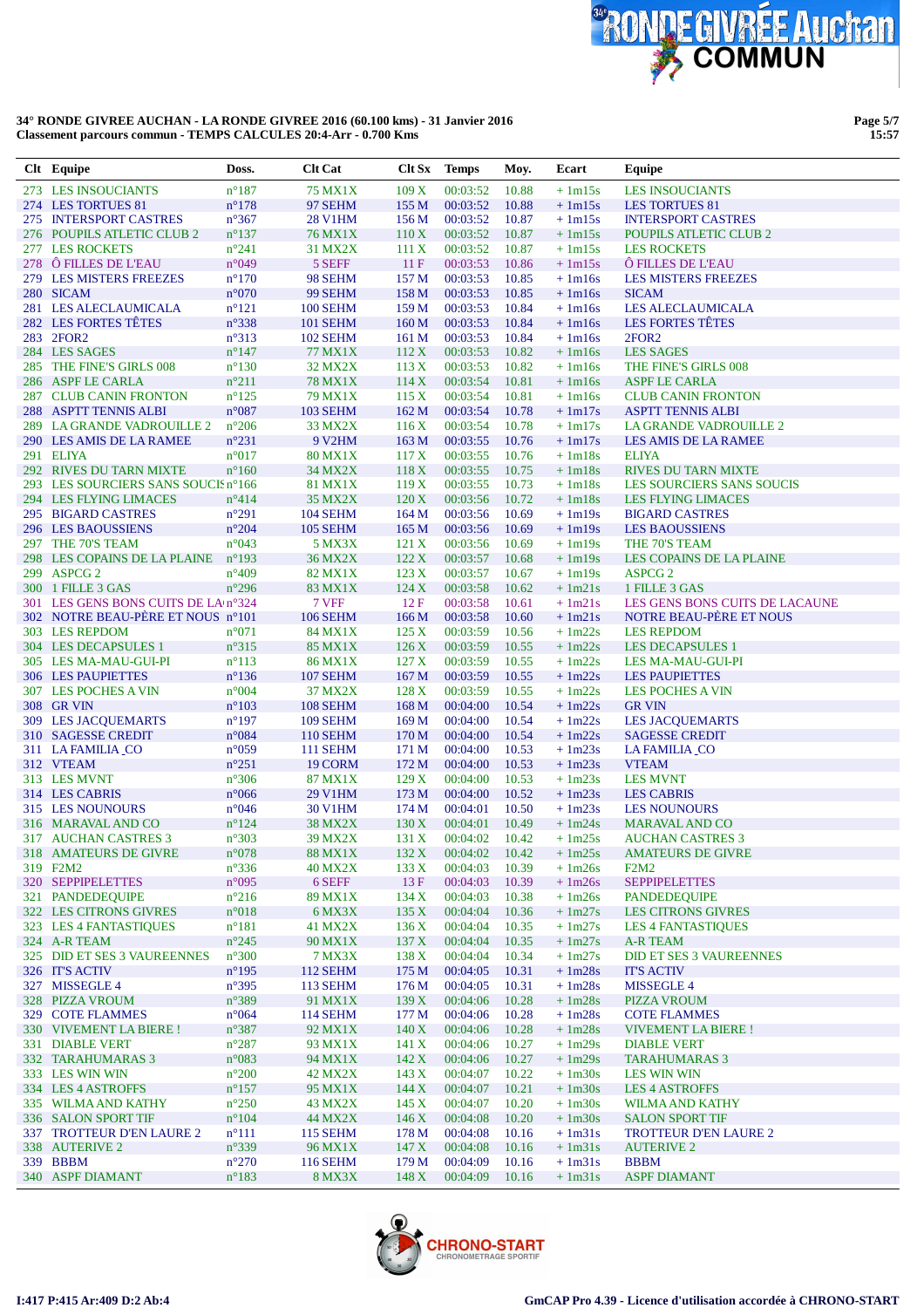

| Clt Equipe                                                        | Doss.                   | <b>Clt Cat</b>      | Clt Sx        | <b>Temps</b>         | Moy.          | Ecart                | Equipe                                                   |
|-------------------------------------------------------------------|-------------------------|---------------------|---------------|----------------------|---------------|----------------------|----------------------------------------------------------|
| 341 MECS STE MARIE MAZAMET n°082                                  |                         | 20 CORM             | 180 M         | 00:04:09             | 10.16         | $+1m31s$             | <b>MECS STE MARIE MAZAMET</b>                            |
| 342 LES COPAINS D'ABORD                                           | $n^{\circ}397$          | 31 V1HM             | 181 M         | 00:04:09             | 10.15         | $+1m31s$             | <b>LES COPAINS D'ABORD</b>                               |
| 343 CHALUBALU                                                     | $n^{\circ}016$          | <b>117 SEHM</b>     | 182 M         | 00:04:09             | 10.15         | $+1m32s$             | <b>CHALUBALU</b>                                         |
| 344 PEAUX ET DECO.COM                                             | $n^{\circ}237$          | <b>118 SEHM</b>     | 183 M         | 00:04:09             | 10.13         | $+1m32s$             | PEAUX ET DECO.COM                                        |
| 345 LANTA 3                                                       | $n^{\circ}355$          | 97 MX1X             | 149X          | 00:04:09             | 10.13         | $+1m32s$             | LANTA <sub>3</sub>                                       |
| <b>346 LES VILAINS PAS BEAUX</b>                                  | $n^{\circ}053$          | <b>119 SEHM</b>     | 184 M         | 00:04:10             | 10.12         | $+1m32s$             | LES VILAINS PAS BEAUX                                    |
| 347 LES JUMPAMO                                                   | $n^{\circ}234$          | 9 MX3X              | 150 X         | 00:04:10             | 10.09         | $+1m33s$             | <b>LES JUMPAMO</b>                                       |
| 348 LES FAUX WINNERS                                              | $n^{\circ}117$          | 45 MX2X             | 151X          | 00:04:10             | 10.08         | $+1m33s$             | <b>LES FAUX WINNERS</b>                                  |
| <b>349 SPIRIDON FAMILLIE</b>                                      | $n^{\circ}347$          | 120 SEHM            | 185 M         | 00:04:11             | 10.07         | $+1m33s$             | <b>SPIRIDON FAMILLIE</b>                                 |
| 350 AUCHAN CASTRES 2                                              | $n^{\circ}302$          | <b>32 V1HM</b>      | 186 M         | 00:04:11             | 10.07         | $+1m34s$             | <b>AUCHAN CASTRES 2</b>                                  |
| 351 LES ECLATANTS                                                 | $n^{\circ}020$          | 33 V1HM             | 187 M         | 00:04:11             | 10.04         | $+1m34s$             | <b>LES ECLATANTS</b>                                     |
| 352 FAON TEAM                                                     | $n^{\circ}255$          | 121 SEHM            | 188 M         | 00:04:12             | 10.02         | $+1m35s$             | <b>FAON TEAM</b>                                         |
| 353 BRASSAC AUTO                                                  | $n^{\circ}019$          | 98 MX1X             | 152 X         | 00:04:12             | 10.02         | $+1m35s$             | <b>BRASSAC AUTO</b>                                      |
| 354 LANTA 1<br>355 LES CHEVALIERS GAMBETTE!n°321                  | $n^{\circ}353$          | 122 SEHM<br>99 MX1X | 189 M<br>153X | 00:04:12<br>00:04:13 | 10.00<br>9.96 | $+1m35s$<br>$+1m36s$ | <b>LANTA1</b><br>LES CHEVALIERS GAMBETTES                |
| 356 CERFRANCE                                                     | $n^{\circ}050$          | 123 SEHM            | 190 M         | 00:04:15             | 9.92          | $+1m37s$             | <b>CERFRANCE</b>                                         |
| 357 AFCF                                                          | $n^{\circ}172$          | <b>10 MX3X</b>      | 154 X         | 00:04:16             | 9.88          | $+1m38s$             | <b>AFCF</b>                                              |
| 358 SEPPEANUTS                                                    | n°094                   | 100 MX1X            | 155X          | 00:04:16             | 9.88          | $+1m38s$             | <b>SEPPEANUTS</b>                                        |
| 359 DESPE                                                         | $n^{\circ}065$          | <b>46 MX2X</b>      | 156 X         | 00:04:16             | 9.85          | $+1m39s$             | <b>DESPE</b>                                             |
| 360 GRENADE JJDN                                                  | $n^{\circ}105$          | 101 MX1X            | 157 X         | 00:04:16             | 9.85          | $+1m39s$             | <b>GRENADE JJDN</b>                                      |
| 361 THE RUNNER'SSSS SHOW                                          | $n^{\circ}044$          | 47 MX2X             | 158X          | 00:04:16             | 9.85          | $+1m39s$             | THE RUNNER'SSSS SHOW                                     |
| 362 OCTOPUS 2                                                     | $n^{\circ}386$          | 102 MX1X            | 159 X         | 00:04:17             | 9.83          | $+1m40s$             | <b>OCTOPUS 2</b>                                         |
| 363 LA JAVA BLEUE 1                                               | $n^{\circ}108$          | <b>10 V2HM</b>      | 191 M         | 00:04:17             | 9.82          | $+1m40s$             | <b>LA JAVA BLEUE 1</b>                                   |
| 364 AOC VENES                                                     | $n^{\circ}140$          | 124 SEHM            | 192 M         | 00:04:17             | 9.82          | $+1m40s$             | <b>AOC VENES</b>                                         |
| 365 LES BONOBOS                                                   | $n^{\circ}127$          | 125 SEHM            | 193 M         | 00:04:17             | 9.81          | $+1m40s$             | <b>LES BONOBOS</b>                                       |
| 366 FIFI ET SES VAUREENNES                                        | $n^{\circ}261$          | 11 MX3X             | 160X          | 00:04:18             | 9.80          | $+1m40s$             | FIFI ET SES VAUREENNES                                   |
| <b>367 SEPPICURIENS</b>                                           | $n^{\circ}100$          | <b>48 MX2X</b>      | 161 X         | 00:04:19             | 9.76          | $+1m41s$             | <b>SEPPICURIENS</b>                                      |
| 368 LES ECLATES                                                   | $n^{\circ}168$          | 103 MX1X            | 162 X         | 00:04:20             | 9.72          | $+1m43s$             | <b>LES ECLATES</b>                                       |
| 369 GUILLAUME ET SES DRÔLES In°128                                |                         | 12 MX3X             | 163 X         | 00:04:20             | 9.71          | $+1m43s$             | <b>GUILLAUME ET SES DRÔLES DE DAMES</b>                  |
| 370 COURIR AIGUEFONDE 1                                           | $n^{\circ}226$          | 104 MX1X            | 164 X         | 00:04:21             | 9.69          | $+1m43s$             | <b>COURIR AIGUEFONDE 1</b>                               |
| 371 LES POUSS'IN RUNNERS                                          | $n^{\circ}158$          | 21 CORM             | 194 M         | 00:04:21             | 9.68          | $+1m44s$             | <b>LES POUSS'IN RUNNERS</b>                              |
| 372 LES MACARONS 81                                               | $n^{\circ}244$          | 126 SEHM            | 195 M         | 00:04:22             | 9.65          | $+1m44s$             | <b>LES MACARONS 81</b>                                   |
| 373 SOCIETE GENERALE                                              | $n^{\circ}373$          | <b>127 SEHM</b>     | 196 M         | 00:04:22             | 9.64          | $+1m45s$             | <b>SOCIETE GENERALE</b>                                  |
| 374 LES DECAPSULES 3                                              | $n^{\circ}317$          | 128 SEHM            | 197 M         | 00:04:23             | 9.61          | $+1m46s$             | <b>LES DECAPSULES 3</b>                                  |
| 375 OMSJ LOISIRS                                                  | $n^{\circ}213$          | <b>11 V2HM</b>      | 198 M         | 00:04:24             | 9.57          | $+1m47s$             | <b>OMSJ LOISIRS</b>                                      |
| 376 LES 4 SYNTHETIQUES                                            | $\mathtt{n}^{\circ}006$ | 22 CORM             | 199 M         | 00:04:24             | 9.56          | $+1m47s$             | <b>LES 4 SYNTHETIQUES</b>                                |
| 377 ASEAT                                                         | $n^{\circ}262$          | 34 V1HM             | 200 M         | 00:04:24             | 9.56          | $+1m47s$             | <b>ASEAT</b>                                             |
| 378 TARAHUMARAS 1                                                 | $n^{\circ}072$          | 49 MX2X             | 165 X         | 00:04:25             | 9.53          | $+1m48s$             | <b>TARAHUMARAS 1</b>                                     |
| 379 CEZA BCMS                                                     | $n^{\circ}281$          | 129 SEHM            | 201 M         | 00:04:27             | 9.47          | $+1m49s$             | <b>CEZA BCMS</b>                                         |
| 380 EN FAMILLE                                                    | $n^{\circ}151$          | 130 SEHM            | 202 M         | 00:04:28             | 9.40          | $+1m51s$             | <b>EN FAMILLE</b>                                        |
| 381 CIR-OSE                                                       | $n^{\circ}056$          | 23 CORM             | 203 M         | 00:04:29             | 9.38          | $+1m52s$             | <b>CIR-OSE</b>                                           |
| 382 CLEMENCE POUR LA VIE                                          | $n^{\circ}319$          | <b>131 SEHM</b>     | 204 M         | 00:04:29             | 9.37          | $+1m52s$<br>$+1m52s$ | <b>CLEMENCE POUR LA VIE</b>                              |
| 383 SPLACH ATHLE 03 - LES CAST. n°275<br><b>384 TEAM GALINIER</b> | $n^{\circ}377$          | 13 MX3X<br>14 MX3X  | 166X<br>167 X | 00:04:30<br>00:04:32 | 9.36<br>9.29  | $+1m55s$             | SPLACH ATHLE 03 - LES CASTAFIORE<br><b>TEAM GALINIER</b> |
| <b>385 LES DECAPSULETTES</b>                                      | $n^{\circ}314$          | 7 SEFF              | 14F           | 00:04:32             | 9.27          | $+1m55s$             | <b>LES DECAPSULETTES</b>                                 |
| 386 ATTENDEZ-NOUS                                                 | $n^{\circ}076$          | 50 MX2X             | 168X          | 00:04:33             | 9.24          | $+1m56s$             | <b>ATTENDEZ-NOUS</b>                                     |
| <b>387 LES BALADINS</b>                                           | $n^{\circ}041$          | 105 MX1X            | 169X          | 00:04:35             | 9.20          | $+1m57s$             | <b>LES BALADINS</b>                                      |
| 388 RUNNING CE ASSYSTEM 1                                         | $n^{\circ}258$          | 15 MX3X             | 170X          | 00:04:35             | 9.19          | $+1m57s$             | <b>RUNNING CE ASSYSTEM 1</b>                             |
| 389 TEAM ZEBULETTE                                                | $n^{\circ}411$          | 51 MX2X             | 171 X         | 00:04:35             | 9.18          | $+1m58s$             | <b>TEAM ZEBULETTE</b>                                    |
| 390 LES COUREURS DU SWAG                                          | $n^{\circ}390$          | 132 SEHM            | 205 M         | 00:04:37             | 9.13          | $+1m59s$             | LES COUREURS DU SWAG                                     |
| 391 SPLACH ATHLE 06                                               | $n^{\circ}278$          | 133 SEHM            | 206 M         | 00:04:37             | 9.10          | $+2m00s$             | <b>SPLACH ATHLE 06</b>                                   |
| 392 LES GENS BONS FUMES DE L/n°327                                |                         | 8 VFF               | 15 F          | 00:04:37             | 9.10          | $+2m00s$             | LES GENS BONS FUMES DE LACAUNE                           |
| 393 AUCHAN TOULOUSE CAPTRA n°304                                  |                         | 134 SEHM            | 207 M         | 00:04:38             | 9.07          | $+2m01s$             | <b>AUCHAN TOULOUSE CAPTRAIL</b>                          |
| <b>394 GRENADE BTVI</b>                                           | $n^{\circ}106$          | 106 MX1X            | 172 X         | 00:04:40             | 9.00          | $+2m03s$             | <b>GRENADE BTVI</b>                                      |
| 395 POMPIER DORNHA                                                | $n^{\circ}190$          | 135 SEHM            | 208 M         | 00:04:41             | 8.98          | $+2m04s$             | POMPIER DORNHA                                           |
| 396 LES BARBUS                                                    | $n^{\circ}368$          | <b>136 SEHM</b>     | 209 M         | 00:04:42             | 8.97          | $+2m04s$             | <b>LES BARBUS</b>                                        |
| 397 LES INCONNUS                                                  | $n^{\circ}406$          | 12 V2HM             | 210 M         | 00:04:43             | 8.93          | $+2m06s$             | <b>LES INCONNUS</b>                                      |
| 398 TARAHUMARAS 4                                                 | $n^{\circ}074$          | 52 MX2X             | 173 X         | 00:04:44             | 8.89          | $+2m07s$             | <b>TARAHUMARAS 4</b>                                     |
| 399 LA JAVA BLEUE 2                                               | $n^{\circ}109$          | 137 SEHM            | 211 M         | 00:04:46             | 8.81          | $+2m09s$             | <b>LA JAVA BLEUE 2</b>                                   |
| 400 LES RENARDS DU TAM                                            | $n^{\circ}142$          | 138 SEHM            | 212 M         | 00:04:48             | 8.77          | $+2m11s$             | LES RENARDS DU TAM                                       |
| 401 LES LABRUZETOLS                                               | $n^{\circ}139$          | 53 MX2X             | 174 X         | 00:04:50             | 8.71          | $+2m13s$             | <b>LES LABRUZETOLS</b>                                   |
| 402 LES ZINCONNUS                                                 | $n^{\circ}138$          | 107 MX1X            | 175 X         | 00:04:51             | 8.69          | $+2m13s$             | <b>LES ZINCONNUS</b>                                     |
| 403 TR 130 CASTRES 2                                              | $n^{\circ}403$          | 139 SEHM            | 213 M         | 00:04:51             | 8.66          | $+2m14s$             | TR 130 CASTRES 2                                         |
| 404 AND ZE WINNER IS                                              | $n^{\circ}363$          | 16 MX3X             | 176X          | 00:04:52             | 8.64          | $+2m15s$             | AND ZE WINNER IS                                         |
| 405 FFSM                                                          | $n^{\circ}063$          | 8 SEFF              | 16F           | 00:04:54             | 8.58          | $+2m17s$             | <b>FFSM</b>                                              |
| 406 SANSON : LE REVEIL DE LA F(n°246                              |                         | <b>140 SEHM</b>     | 214 M         | 00:04:58             | 8.46          | $+2m21s$             | <b>SANSON: LE REVEIL DE LA FORCE</b>                     |
| 407 LES DECAPSULEURS                                              | $n^{\circ}263$          | <b>141 SEHM</b>     | 215 M         | 00:05:15             | 8.02          | $+2m38s$             | <b>LES DECAPSULEURS</b>                                  |
| 408 TROMPETTES TARNAISES                                          | $n^{\circ}342$          | 142 SEHM            | 216 M         | 00:05:18             | 7.93          | $+2m41s$             | <b>TROMPETTES TARNAISES</b>                              |